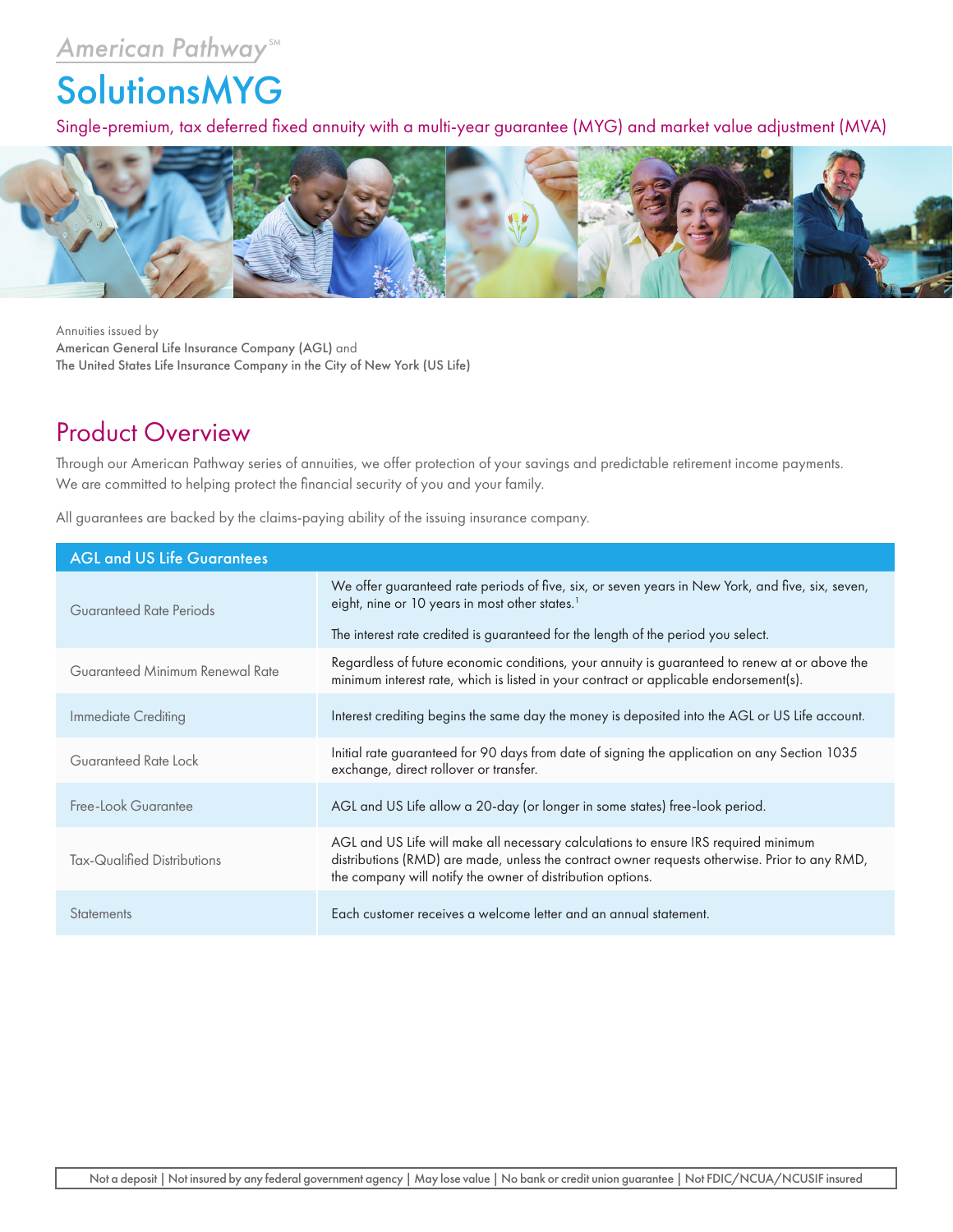| <b>Amounts</b>                    |                                                                                                                                                                                                                                                                                                                                                                                                                                                                                                                                                                                                                                                                                                                                                                                                                                                                       |
|-----------------------------------|-----------------------------------------------------------------------------------------------------------------------------------------------------------------------------------------------------------------------------------------------------------------------------------------------------------------------------------------------------------------------------------------------------------------------------------------------------------------------------------------------------------------------------------------------------------------------------------------------------------------------------------------------------------------------------------------------------------------------------------------------------------------------------------------------------------------------------------------------------------------------|
| \$10,000                          | Minimum single premium for nonqualified and tax-qualified annuities.                                                                                                                                                                                                                                                                                                                                                                                                                                                                                                                                                                                                                                                                                                                                                                                                  |
| \$2,000                           | Minimum value to maintain contract.                                                                                                                                                                                                                                                                                                                                                                                                                                                                                                                                                                                                                                                                                                                                                                                                                                   |
| \$250                             | Minimum random withdrawal amount.                                                                                                                                                                                                                                                                                                                                                                                                                                                                                                                                                                                                                                                                                                                                                                                                                                     |
| \$50                              | Minimum systematic withdrawal amount. <sup>2</sup>                                                                                                                                                                                                                                                                                                                                                                                                                                                                                                                                                                                                                                                                                                                                                                                                                    |
| \$1,000,000                       | Maximum single premium amount without prior company approval. <sup>2</sup>                                                                                                                                                                                                                                                                                                                                                                                                                                                                                                                                                                                                                                                                                                                                                                                            |
| <b>Ages</b>                       |                                                                                                                                                                                                                                                                                                                                                                                                                                                                                                                                                                                                                                                                                                                                                                                                                                                                       |
| <b>Issue Ages</b>                 | 0 - 85 owner and annuitant: (nonqualified annuities and tax-qualified annuity transfers<br>or rollovers).                                                                                                                                                                                                                                                                                                                                                                                                                                                                                                                                                                                                                                                                                                                                                             |
|                                   | 0 - 70 owner and annuitant: (new tax-qualified annuities).                                                                                                                                                                                                                                                                                                                                                                                                                                                                                                                                                                                                                                                                                                                                                                                                            |
| Maximum Annuity Age               | When distribution of annuity income must begin:<br>Nonqualified annuities: age 100 in most states, age 90 in New York, unless otherwise indicated on<br>the application. Tax-qualified annuities: distribution must generally begin by April 1 of the year after<br>the annuitant reaches age 701/2 unless RMD requirements are being satisfied elsewhere. Distribution<br>may be accomplished by annuitization of the contract or by taking partial withdrawals.                                                                                                                                                                                                                                                                                                                                                                                                     |
| Ownership                         |                                                                                                                                                                                                                                                                                                                                                                                                                                                                                                                                                                                                                                                                                                                                                                                                                                                                       |
| Types of Ownership                | Single, joint, living trust, Roth and traditional IRAs, SEP, corporate, Keogh and minor child<br>(UTMA/UGMA).                                                                                                                                                                                                                                                                                                                                                                                                                                                                                                                                                                                                                                                                                                                                                         |
|                                   |                                                                                                                                                                                                                                                                                                                                                                                                                                                                                                                                                                                                                                                                                                                                                                                                                                                                       |
|                                   |                                                                                                                                                                                                                                                                                                                                                                                                                                                                                                                                                                                                                                                                                                                                                                                                                                                                       |
| <b>Market Value Adjustment</b>    | A market value adjustment applies in the event of early and/or excess withdrawal during the MVA<br>term period. The adjustment can either increase or decrease the remaining annuity value depending<br>on the current interest rate environment. When interest rates are higher than or slightly below the<br>level at time of purchase, the MVA will result in a deduction. If interest rates are down significantly,<br>a positive MVA will be added. Should a negative adjustment apply, the amount charged will<br>not result in your earning less than the minimum guaranteed rate less any applicable withdrawal<br>charge. MVA does not apply to withdrawals representing free withdrawal amounts, premium<br>guarantee (if applicable), or death benefit. The Treasury Constant Maturity Series reported by the<br>Federal Reserve is used to measure rates. |
| <b>Withdrawals</b>                |                                                                                                                                                                                                                                                                                                                                                                                                                                                                                                                                                                                                                                                                                                                                                                                                                                                                       |
| Penalty-Free Withdrawal Privilege | After the first contract year, 15% of the previous anniversary annuity value may be withdrawn<br>annually with no market value adjustment or early withdrawal charge fee applied. Also, there is<br>a 30-day window at the end of the guaranteed rate period to make a full or partial withdrawal<br>without an MVA or early withdrawal charge fee. Once the 30-day window expires, withdrawal<br>charge fees will resume and will apply to any withdrawals in excess of permitted free amounts<br>which are made during the 10 years (seven years in New York) following the contract date. An<br>MVA does not apply after the expiration of the guaranteed rate period.                                                                                                                                                                                             |
| Systematic Withdrawal Frequency   | Monthly, quarterly, semiannually or annually. If the withdrawal amount is less than \$50 (\$20 in<br>some states), check frequency will move to the next withdrawal period.                                                                                                                                                                                                                                                                                                                                                                                                                                                                                                                                                                                                                                                                                           |
| <b>Systematic Amount Options</b>  | 1) Interest only. 2) Fixed-dollar amount (free if less than permitted free withdrawal amount allowed<br>one year after purchase).                                                                                                                                                                                                                                                                                                                                                                                                                                                                                                                                                                                                                                                                                                                                     |
| Systematic Withdrawal             | \$50 minimum amount. Systematic withdrawals <sup>2</sup> are mailed by check or deposited into a<br>designated account on the 1st, 10th or 25th day of the month payment is due.                                                                                                                                                                                                                                                                                                                                                                                                                                                                                                                                                                                                                                                                                      |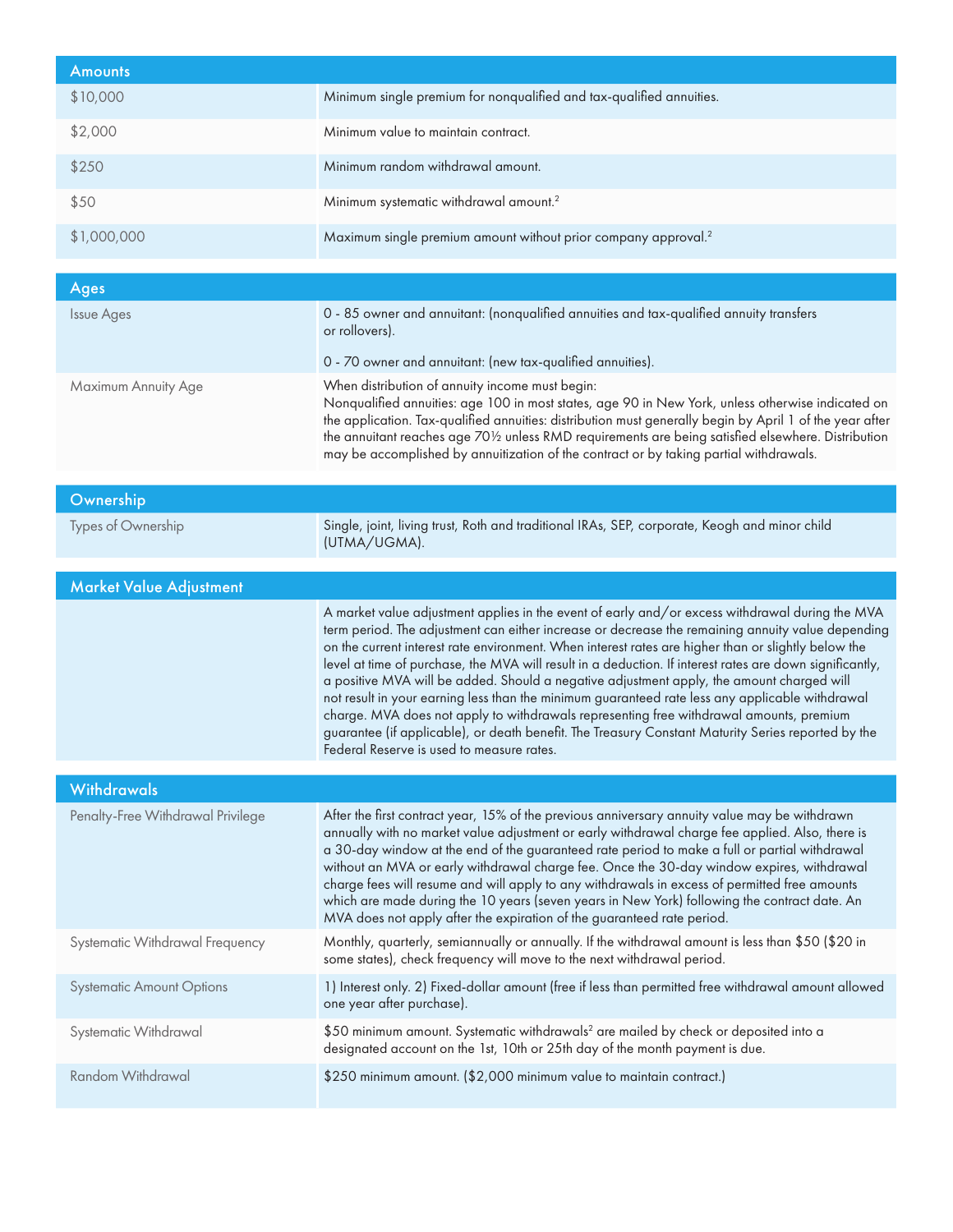| Taxes, Tax Advantages & Tax-Free Transfers |                                                                                                                                                                                                                                                                                                                                                                                                                                               |  |  |  |  |
|--------------------------------------------|-----------------------------------------------------------------------------------------------------------------------------------------------------------------------------------------------------------------------------------------------------------------------------------------------------------------------------------------------------------------------------------------------------------------------------------------------|--|--|--|--|
| <b>Tax Deferral</b>                        | Federal income taxes are deferred until the year interest is withdrawn. <sup>3</sup> There is no tax deferral if<br>the owner is a corporation. If the owner is a trust or other entity, please consult a tax advisor<br>regarding the tax-deferred status. The return of principal may also be taxable on tax-qualified<br>annuities, such as traditional IRAs.                                                                              |  |  |  |  |
| Tax-Advantaged Income                      | Once the contract is annuitized, part of each annuity income payment is considered a tax-free<br>return of principal (except tax-qualified annuities, such as traditional IRAs, where the principal<br>may also be taxable).                                                                                                                                                                                                                  |  |  |  |  |
| Pre-591/2 Withdrawals                      | Withdrawals of interest prior to age 59½ may be subject to a 10% federal early withdrawal<br>penalty. The penalty may be waived for death, total disability (as defined by the IRS), or if the<br>payment is made as part of a series of substantially equal payments for the life expectancy of<br>the owner (except tax-qualified annuities where the entire amount withdrawn may be subject to<br>a 10% federal early withdrawal penalty). |  |  |  |  |
| Tax-Free Exchange                          | May be used for exchanges from a life insurance or endowment contract or another annuity. <sup>4</sup><br>A 90-day rate lock applies. To maintain non-taxable status, the owner and annuitant must remain<br>the same, and the owner cannot take receipt of the funds.                                                                                                                                                                        |  |  |  |  |
| Tax-Qualified Plans                        | May be a tax-qualified contribution, or a transfer or direct rollover of funds for IRAs, SEPs, Keoghs<br>or 401(k)s. <sup>4</sup>                                                                                                                                                                                                                                                                                                             |  |  |  |  |

| <b>Charges &amp; Fees</b>   |                                                                                                                                                                                                                                                                                                                                                                                                                                                                                                                                                                                                                                                                                                                                                                                                          |    |               |    |    |                |   |    |                               |                |    |            |
|-----------------------------|----------------------------------------------------------------------------------------------------------------------------------------------------------------------------------------------------------------------------------------------------------------------------------------------------------------------------------------------------------------------------------------------------------------------------------------------------------------------------------------------------------------------------------------------------------------------------------------------------------------------------------------------------------------------------------------------------------------------------------------------------------------------------------------------------------|----|---------------|----|----|----------------|---|----|-------------------------------|----------------|----|------------|
| <b>Initial Sales Charge</b> | None.                                                                                                                                                                                                                                                                                                                                                                                                                                                                                                                                                                                                                                                                                                                                                                                                    |    |               |    |    |                |   |    |                               |                |    |            |
| Annual Fee                  | None.                                                                                                                                                                                                                                                                                                                                                                                                                                                                                                                                                                                                                                                                                                                                                                                                    |    |               |    |    |                |   |    |                               |                |    |            |
| Withdrawal Charge Schedule  | New York                                                                                                                                                                                                                                                                                                                                                                                                                                                                                                                                                                                                                                                                                                                                                                                                 |    |               |    |    |                |   |    |                               |                |    |            |
|                             | In addition to any applicable MVA, early withdrawals in excess of permitted free amounts will be<br>subject to early withdrawal charge fees during the first seven contract years as follows:                                                                                                                                                                                                                                                                                                                                                                                                                                                                                                                                                                                                            |    |               |    |    |                |   |    |                               |                |    |            |
|                             | Contract year                                                                                                                                                                                                                                                                                                                                                                                                                                                                                                                                                                                                                                                                                                                                                                                            |    | 2             |    | 3  | $\overline{4}$ | 5 |    | 6                             | $\overline{7}$ |    | Thereafter |
|                             | Early withdrawal charge                                                                                                                                                                                                                                                                                                                                                                                                                                                                                                                                                                                                                                                                                                                                                                                  | 7% |               | 6% | 5% | 4%             |   | 3% | 2%                            | 1%             | 0% |            |
|                             | Withdrawal charge fees are applied as a percentage of the amount withdrawn, in excess of the<br>permitted penalty-free withdrawal amount, before the application of the MVA, if any, and decline<br>over seven years from the issue date.<br>No early withdrawal charge fee or market value adjustment will be imposed on a full or partial<br>withdrawal made within the 30-day period following the end of the guaranteed rate period.<br>After the 30-day window expires, withdrawal charges will resume for any withdrawal in excess<br>of permitted amounts through the seventh year.<br>Other states<br>In addition to any applicable MVA, early withdrawals in excess of permitted free amounts will be<br>subject to early withdrawal charge fees during the first 10 contract years as follows: |    |               |    |    |                |   |    |                               |                |    |            |
|                             | Contract year                                                                                                                                                                                                                                                                                                                                                                                                                                                                                                                                                                                                                                                                                                                                                                                            |    | $\mathcal{P}$ |    |    | 5              |   |    | 8                             | 9              | 10 | Thereafter |
|                             | Early withdrawal charge                                                                                                                                                                                                                                                                                                                                                                                                                                                                                                                                                                                                                                                                                                                                                                                  |    |               |    |    |                |   |    | 8% 8% 8% 7% 6% 5% 4% 3% 2% 1% |                |    | 0%         |
|                             | Withdrawal charge fees are applied as a percentage of the amount withdrawn, before application<br>of the MVA, if any, in excess of the permitted penalty-free withdrawals and decline over 10 years<br>from issue date.<br>No early withdrawal charge fee or market value adjustment will be imposed on a full or partial<br>withdrawal made within the 30-day period following the end of the guaranteed rate period.<br>After the 30-day window expires, withdrawal charges will resume for any withdrawal in excess<br>of permitted amounts through the 10th year.                                                                                                                                                                                                                                    |    |               |    |    |                |   |    |                               |                |    |            |